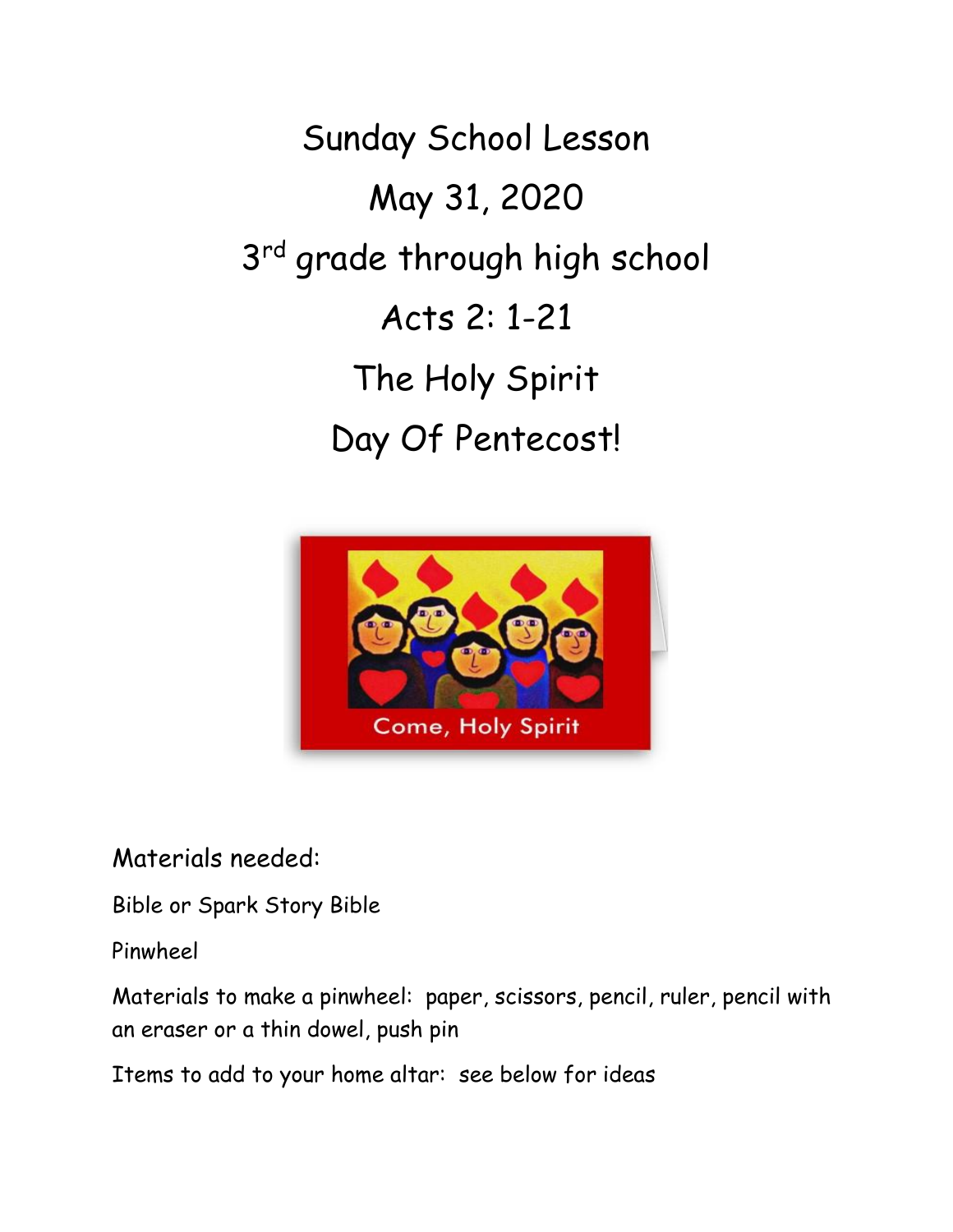## Journal

- 1. Today we are celebrating the Day of Pentecost, an important event in the life of the Christian church. On this day we are reading the story of when the Holy Spirit came to Jesus' disciples. As you read the story look for three big signs that the Holy Spirit had visited and gifted the disciples. (wind, flames and the ability to speak and understand different languages)
- 2. Read the Story "The Holy Spirit" to your child or with your child found in Acts 2:1-21 and on page 502 of the Spark Story Bible. You can also hear Mrs. Schoch tell the story on our Light of Christ Lutheran Church Youth Facebook page.
- 3. Jesus promised his disciples the Holy Spirit. On the day of Pentecost, the Holy Spirit arrived in a great gust of wind and flames. No one was hurt in this experience. The flames appeared to be resting on the disciples, yet no one was hurt. Once the Holy Spirit had arrived the disciples could speak many different languages so that the people who were from different places could understand the disciples' words. They could understand all that they were saying about what Jesus taught them. We consider Pentecost Sunday as the beginning of the Christian Church. The Holy Spirit is with us today inspiring and helping us to share the news of God's great love for us.
- 4. Activities to support the story:
	- a. Sing Happy Birthday to the church!! Every year on Pentecost Sunday we celebrate the beginning of the Christian Church. Happy Birthday Church!!
	- b. Add something representative of Pentecost to your home altar. A battery-operated candle to represent the flames, a pinwheel or battery-operated hand-held fan to represent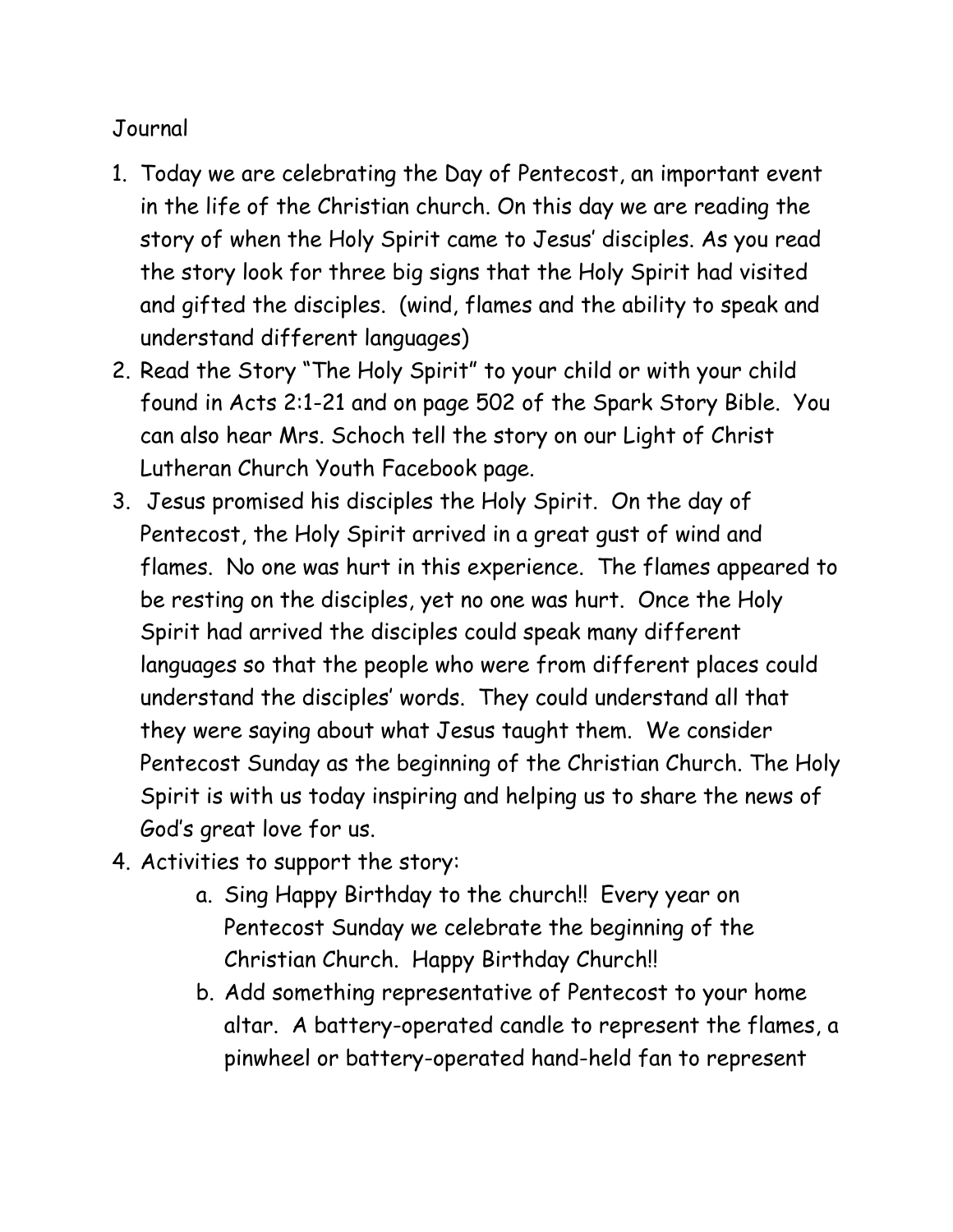the wind, a ceramic or stuffed bird to represent the Holy Spirit, something red to represent the color of Pentecost.

- c. Make a pinwheel: Search the internet for instructions for a simple pinwheel. One can be made with paper, a pencil with an eraser and a push pin.
- 5. Action Rhyme:

**When Jesus' disciples met on Pentecost Day** (sit down),

**The Holy Spirit came right down** (flutter hands like a dove).

**And helped them spread God's Word around** (cup hands to mouth and pretend to talk to someone).

- 6. Create a Journal Entry: Title it May 31, 2020 Pentecost Sunday, The Holy Spirit! Draw or write your ideas for this story. The signs of the Holy Spirit's arrival can be easily drawn: the rush of wind, the flames atop of the disciples' heads, a dove and the disciples speaking and understanding different languages. Can you think of a time that you felt powerful? Write about that time. What were you doing? What made you feel powerful? In the story of Pentecost, the disciples of Jesus receive power from the Holy Spirit to speak new languages to spread the Good News! Did you ever feel like the Holy Spirit helped you share God's love with others? Describe this time.
- 7. Sing together:

"This Little Light of Mine"

This little light of mine, I'm gonna let it shine,

This little light of mine, I'm gonna let it shine,

This little light of mine, I'm gonna let it shine, Let it shine, let it shine, let it shine.